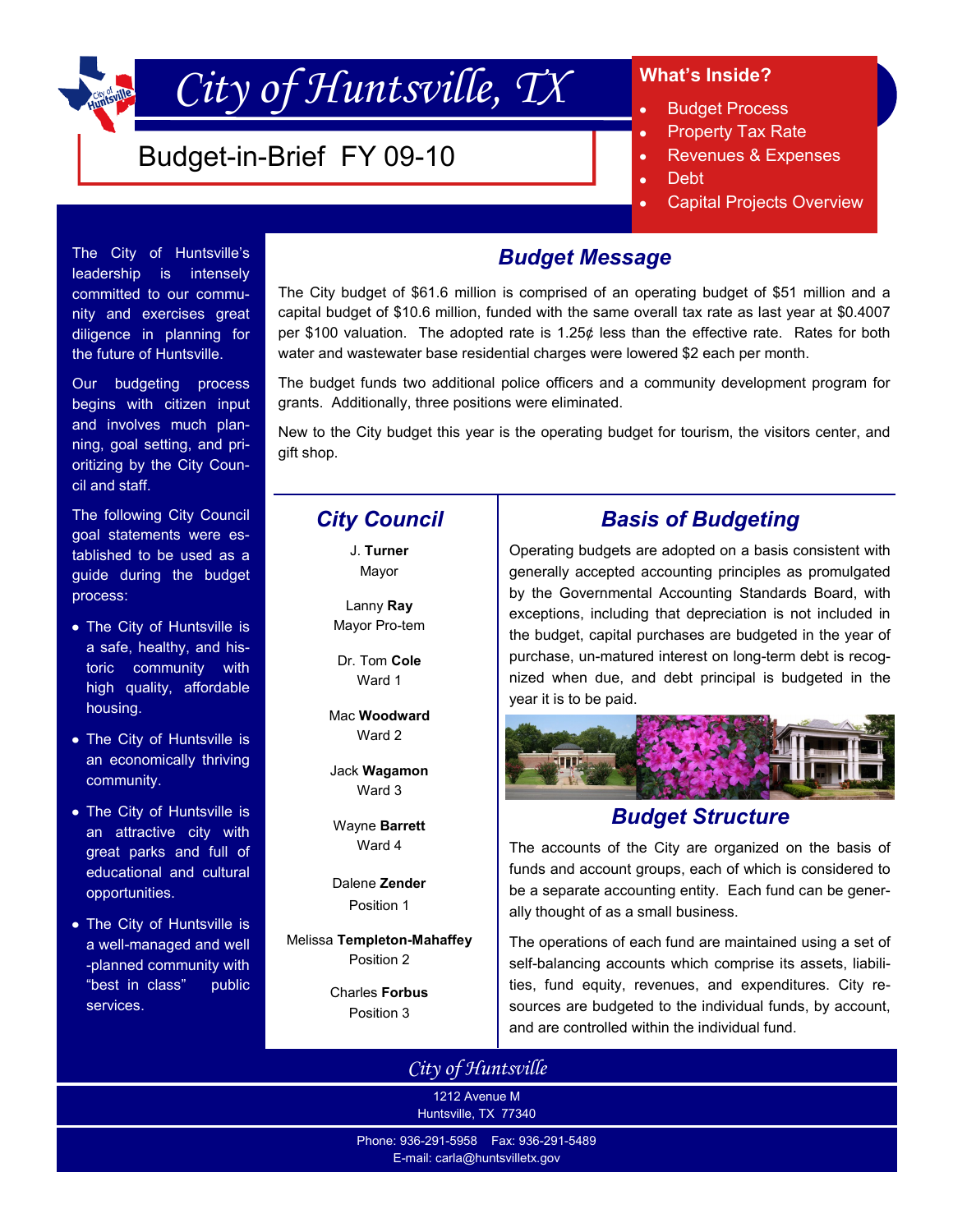# Budget-in-Brief FY 09-10

## *Budget Process*

*City of Huntsville, TX*

#### **Budget Preparation**

#### *March through May*

The City Council holds strategic planning sessions and departments submit their budget proposals, capital projects requests, and supplemental requests for the City Manager to review.

### **City Manager's Recommended Budget**

### *June through July*

The City Manager meets with department heads to discuss proposed budgets items, policy changes, and alternative funding options. The City Manager then recommends a budget to the City Council at least 30 days prior to the end of the fiscal year (September 30).

### **Public Hearing on the Budget**

#### *August and September*

Residents and taxpayers are invited to attend public hearing regarding the budget and share their opinions regarding the proposed budget.









### *Personnel*

The City Council approved the addition of two new police officers and upgrading the part-time Aquatic Center Manager position to a full-time position. Two new positions were also created for Tourism and the Visitors Center, which are paid from hotel occupancy taxes, and a records clerk position was added (contingent upon grant funding).

Three positions were eliminated for this year's budget, including the Administrative Services Director, Operations/Contract Administrator, and City Attorney positions.

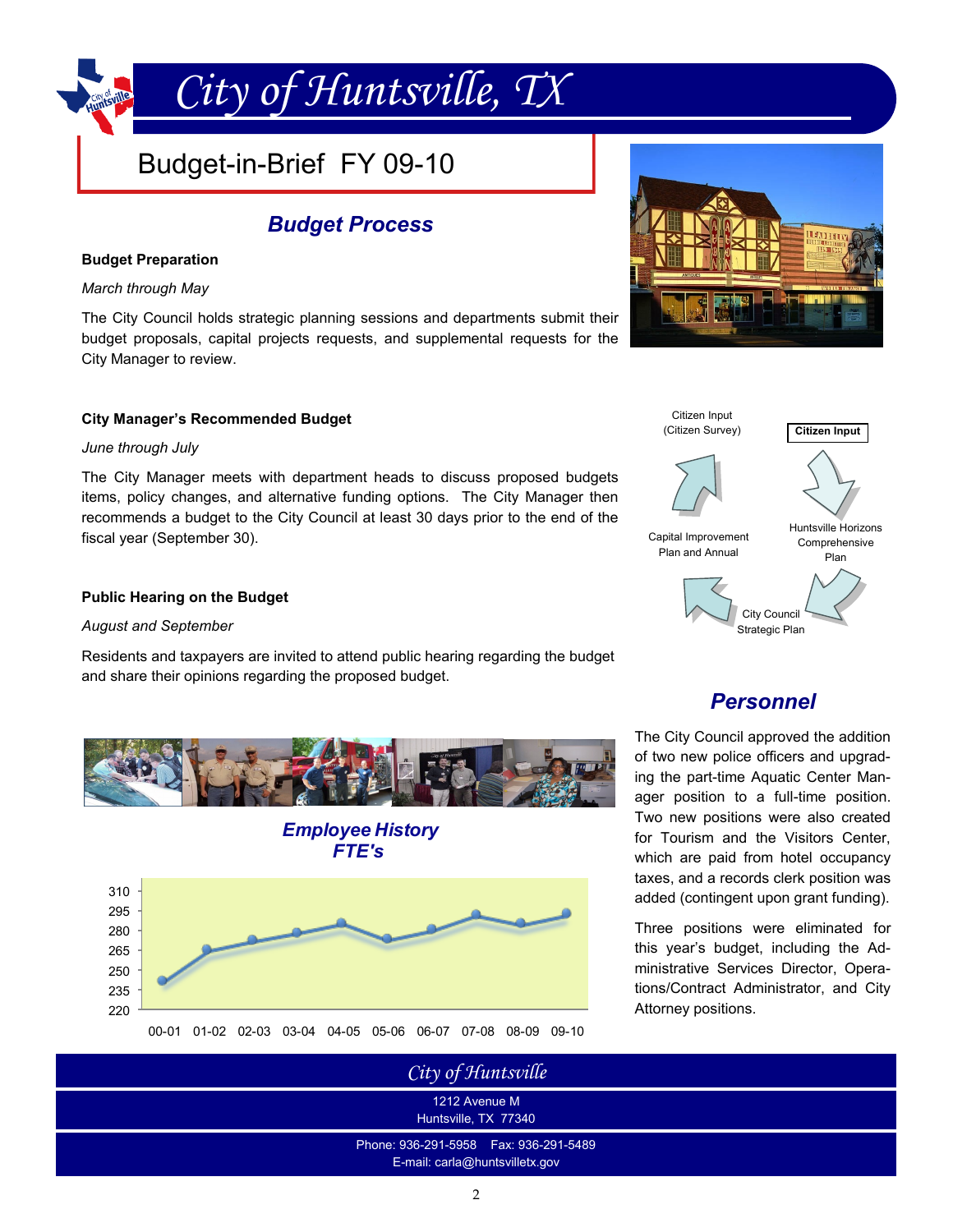# Budget-in-Brief FY 09-10

### *Revenues*

*City of Huntsville, TX*

The cornerstone of the City of Huntsville's annual budget is the projection of revenue expected for the coming fiscal year. Revenues received by the City support the various services provided to the citizens of Huntsville.

Total projected revenues of \$51.7 million for this fiscal year are expected to

increase approximately 2% over last year's estimate. With Huntsville's relatively strong economy, sales taxes are expected to increase 3% over last year's sales. Utility franchise fees are estimated to increase nearly 27% over last year's estimate.



# *Property Tax Rates*

The adopted property tax rate for FY 09 -10 is \$.4007. The adopted rate is below the effective rate (\$.4132) and is divided as follows:

| General Fund             | \$.2249  |
|--------------------------|----------|
| Debt                     | \$.1758  |
| <b>City Total</b>        | \$.4007  |
| <b>Walker County</b>     | \$.5770  |
| Huntsville ISD           | \$1.3400 |
| <b>Hospital District</b> | \$.1537  |
| <b>Total Tax Rate</b>    | \$2.4714 |
|                          |          |

### In accordance with the goals and priorities that result from the City *Expenses*

Council's strategic planning session, city staff prepare their depart-

Budgeted revenues for fiscal year 09-10 are \$51,776,084; including \$4,633,000 from property taxes and \$6,610,000 from sales taxes.

| <b>Operating Budget</b> | \$51,068,387 |
|-------------------------|--------------|
| <b>Capital Budget</b>   | \$10,593,954 |
| <b>Total Budget</b>     | \$61,662,341 |



equipment, and any new changes to the present level of service.

### *Where the money comes from… Where the money goes…*



*City of Huntsville*

1212 Avenue M Huntsville, TX 77340

Phone: 936-291-5958 Fax: 936-291-5489 E-mail: carla@huntsvilletx.gov